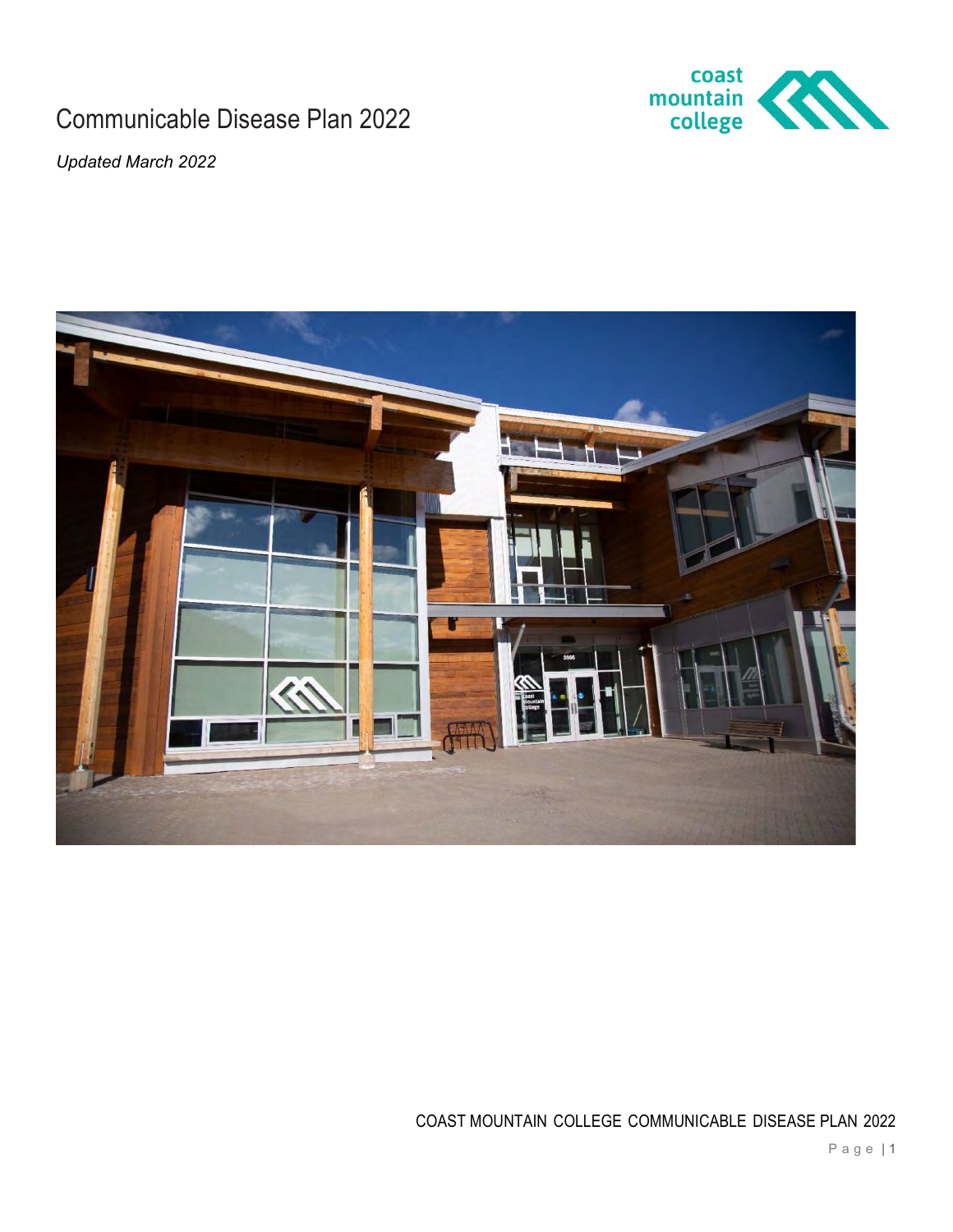

# Contents

| APPENDIX A: Higher Potential Disease Descriptions 6     |  |
|---------------------------------------------------------|--|
|                                                         |  |
|                                                         |  |
| APPENDIX D: Position-specific risk assessment chart  10 |  |
|                                                         |  |



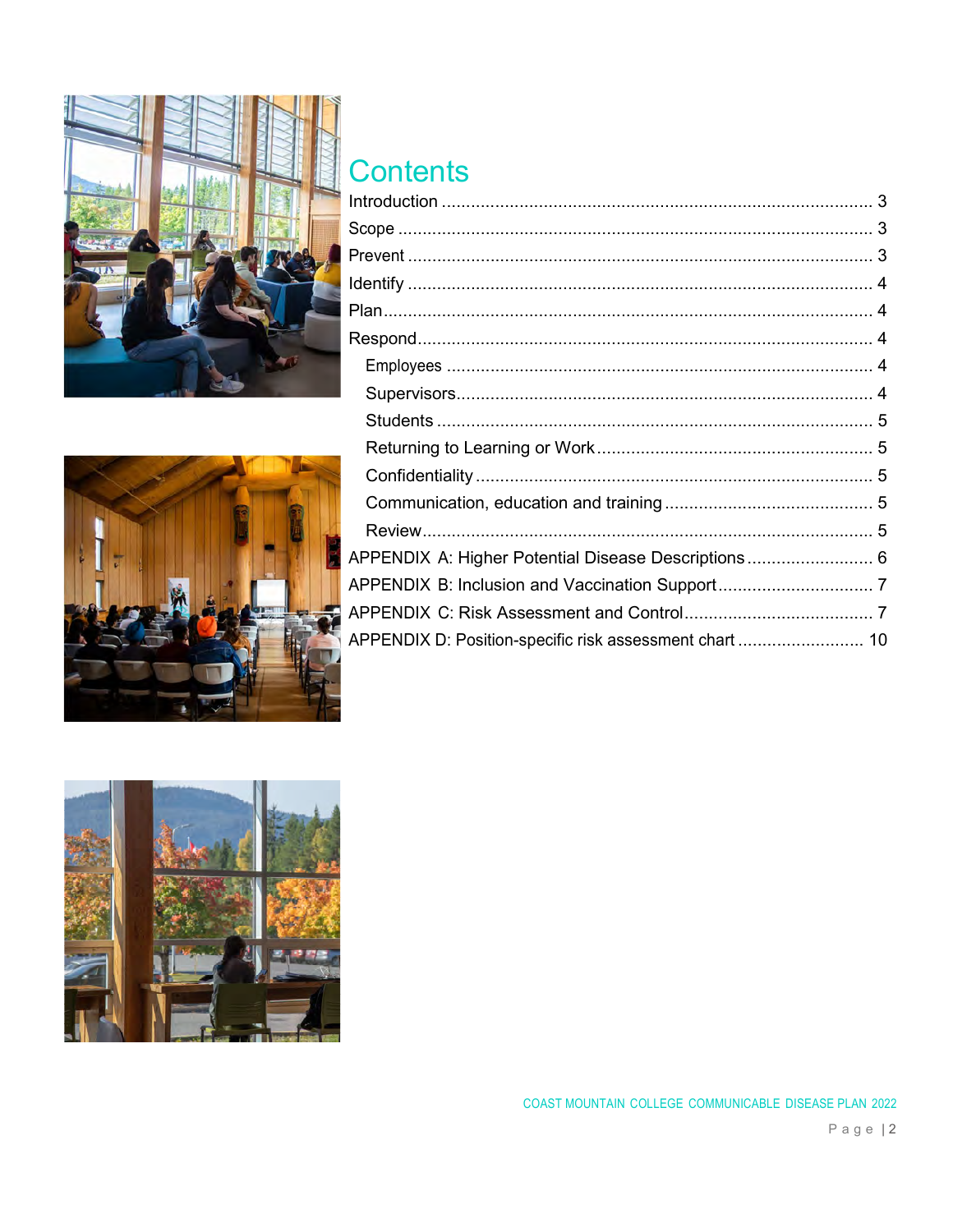# **Introduction**

This Communicable Disease Plan is designed to promote the health and safety of college employees and students by providing information that can be used to prevent the contraction and spread of communicable diseases and the appropriate response to a communicable disease outbreak. A communicable disease is an illness causedby an infectious agent or its toxic product that can be transmitted in a workplace from one person to another.

Health and Safety in conjunction with Human Resources and Communications & Marketing will alert the campus community when there is a communicable disease threat affecting members of the college community.

College communicable disease prevention, mitigation, and response activities are guided by the Communicable Disease Safety Plan. In the event of an emergency, Coast Mountain College will work with the Northern Health Authority, notify the college community of the emergency, take actions to protect the health and safety of students, faculty, staff, and visitors, and provide additional guidance if necessary.

# Scope

Communicable diseases falling within the scope of this Plan are those typically caused by bacteria, viruses, fungi, or parasites and normally spread through direct or indirect human contact or through the consumption of contaminated food/water. Examples of communicable diseases include but are not limited to:

- **Coronavirus**
- Hepatitis A
- Norovirus
- Influenza
- Measles
- Meningococcal
- **Meningitis**
- Mumps
- Rubella
- Tuberculosis

# Prevent

Preventing communicable disease involves taking ongoing measures to reduce the risk of communicable disease transmission in the workplace.

Vaccines, antibiotics, antivirals, innate immunity, and/or acquired immunity can provide some protection against certain communicable diseases.

Not all communicable diseases are treatable, nor are current treatments guaranteed to protect against a communicable disease. Therefore, it is important to limit the spread of a communicable disease before it has the potential to cause serious illness/disease by implementing the prevention measures:

- Daily health checks (self-assessment).
- Return/ stay home when feeling Ill.
- Follow Illness reporting processes.
- Follow government and public health directives.
- Wash your hands well and often.
- Personal hygiene.
- Routine cleaning of facilities and high-touch surfaces.
- Practice a healthy lifestyle; exercise, eat a balanced diet, and get sufficient sleep.
- Handle and prepare food safely: keep foods at a correct temperature, cook foods (especially meat) thoroughly, wash produce, and observe expiration dates.
- Follow universal precautions when working with bloodborne pathogens.
- Avoid travel, public places, work, and school when sick to prevent the spread of communicable disease.
- Maintain appropriate immunizations and vaccinations based upon the health region in which you live and work, your exposure and in accordance with your physician's recommendations.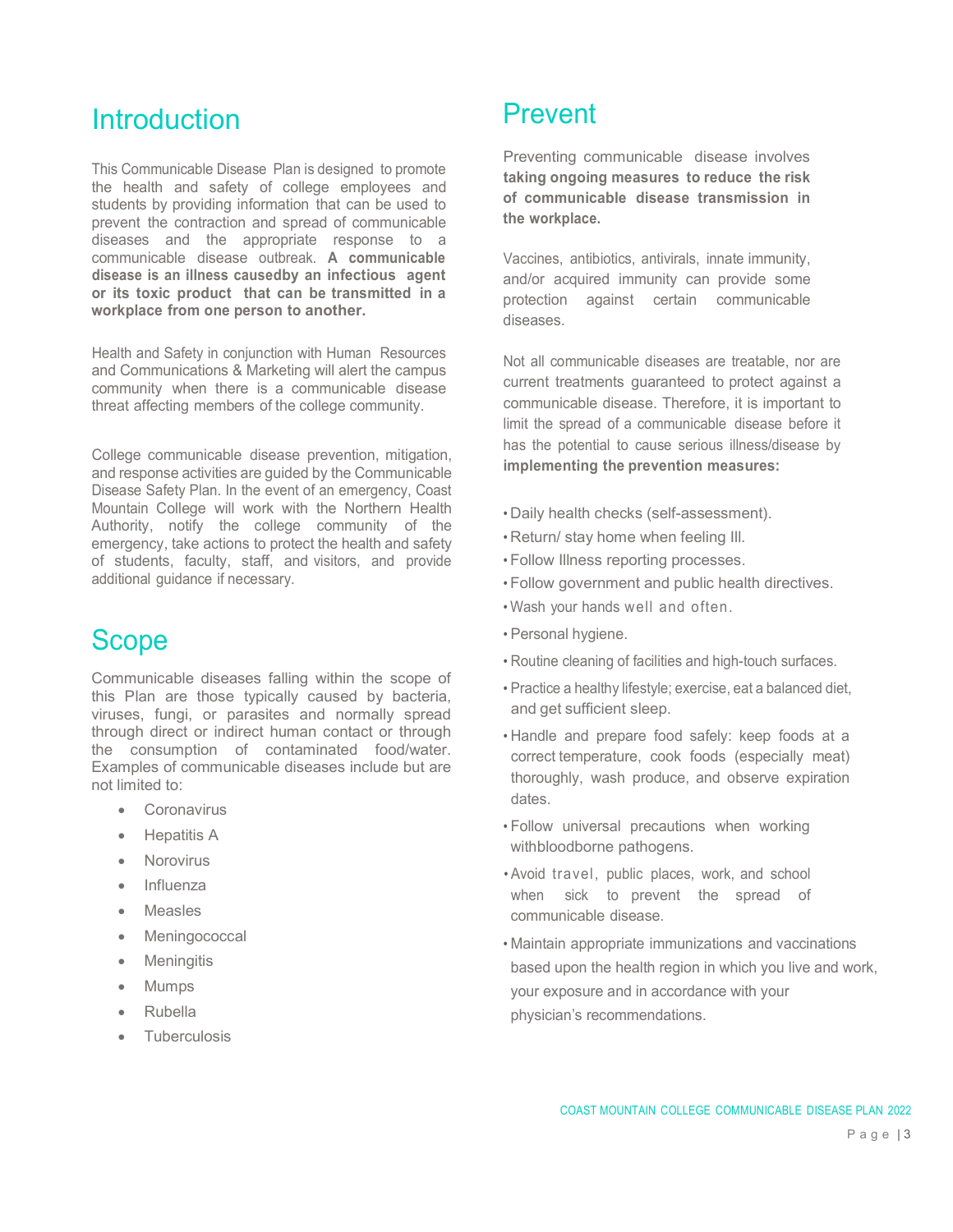# **Identify**

The level of risk of certain communicable diseases, including COVID-19, may increase from time to time or on a seasonal basis. This may occur at a local or regional level, or within the workplace.

Recognizing the signs and symptoms of a communicable disease and understanding the modes of transmission is the first step in reducing the incidence of disease associated with communicable diseases.

Signs and symptoms will vary depending on the disease, but common characteristics associated at the onset of most communicable diseases typically include fever and other flu-like symptoms: achiness, upset stomach, fatigue, fever, and headaches. When traveling abroad, be aware of communicable disease threats; certain communicable diseases are endemic to certain regions of the world.

# Plan

It is important to have a plan in place within your unit or department to respond to staffing and other business issues that may arise during a communicable disease emergency or whenever employees are unable to attend work due to illness.

A unit plan should address:

- Designate employees who will work during a communicable disease emergency either onsite or at an alternate location.
- Cross train staff to provide levels of backup for critical positions.
- Develop temporary remote work arrangements with those staff who may have to work from an alternate location.

Respond

The following procedures are to be followed whenever a communicable disease emergency such as a regional communicable disease outbreak, pandemic, or public health emergency is declared by local, provincial or national officials.

For routine, seasonal, or individual health issues, consult your healthcare provider. Routine, seasonal, and individual health issues DO NOT need to be reported to the College unless advised to do so by your healthcare provider.

## **Employees**

An employee who is diagnosed with or believe they have a communicable disease must:

- Stay or return home and avoid any further travel and any close contact with others.
- Seek and follow medical advice.
- Inform your Supervisor of your condition or diagnosis and relay and pertinent information provided to you by your healthcare provider.
- Familiarize yourself with any medical benefits and supports available to you.
- Do not return to campus until you have been advised by a health care professional that it is safe to do so.

#### Notify your supervisor; and

- Record your time away from work as sick leave.
- Work with your Dean or Manager to make any necessary adjustements to mitigate impacts on delivery and student success.
- Use antibiotics and antivirals appropriately and exactly as prescribed for the full duration of the prescription — do not self-medicate or share medicines with others.
- Maintain awareness of communicable disease and the progression and nature of any specific communicable disease emergency by monitoring reliable media outlets communications from the college and direction from your public health authority.

## **Supervisors**

Supervisors who become aware of an employee under their supervision who exhibits communicable disease symptoms or is diagnosed with a communicable disease must not release the employee's name, identifying information, or condition to other employees.

Supervisors should remain in contact with a employee and work with the employee on a healthy and safe

## COAST MOUNTAIN COLLEGE COMMUNICABLE DISEASE PLAN 2022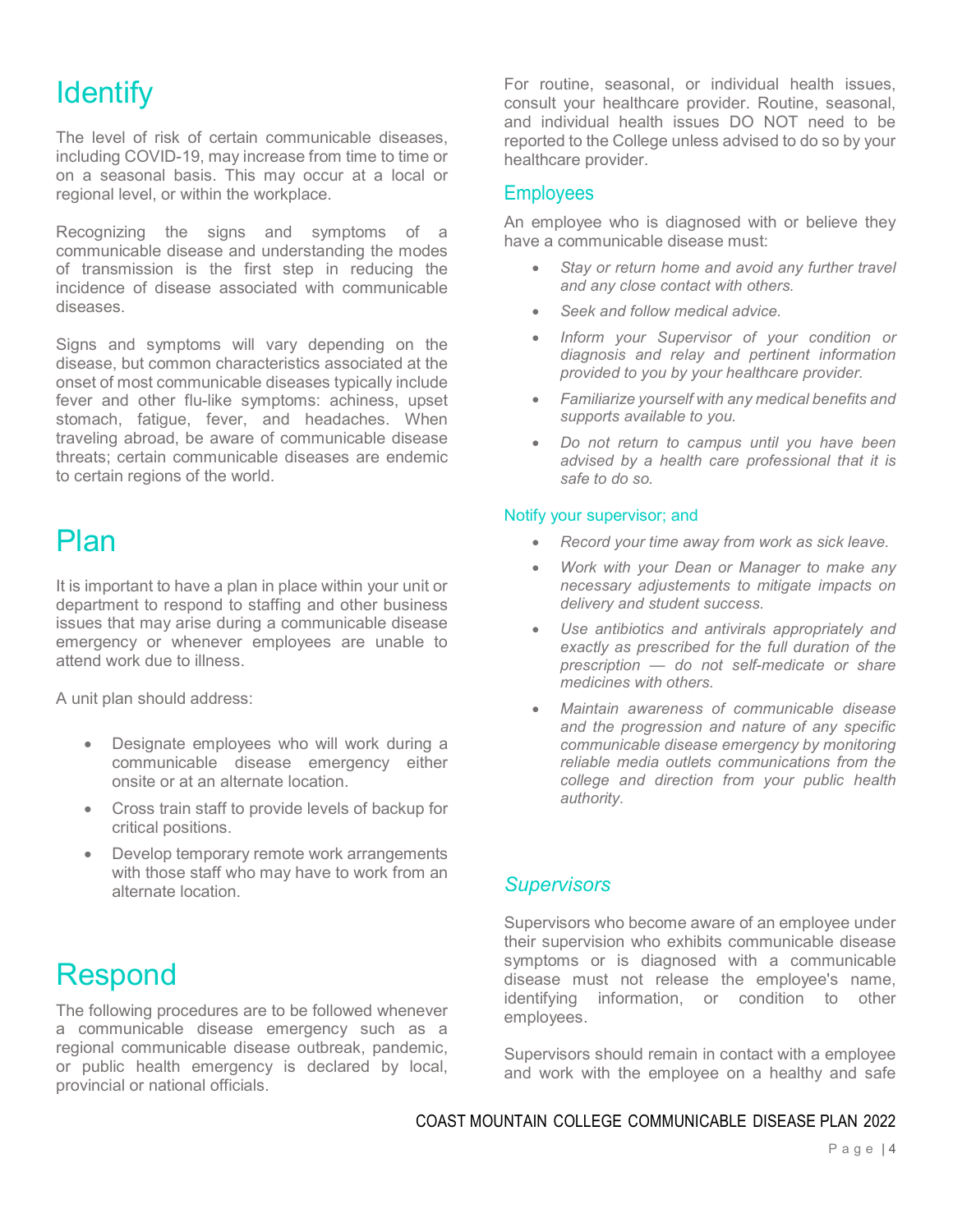return to work, ensuring that the HR Department is promptly notified of sick leave usage.

Supervisors who become aware of an employee under their supervision who has contracted a communicable disease through a verified contact at work or because of an outbreak will contact HR Department.

Supervisors and employees can contact Human Resources with any questions or concerns they may have regarding workplace issues surrounding communicable disease.

## **Students**

A student who is diagnosed with or believes they have a communicable disease must:

- Stay or return home and avoid any further travel and close contact with others.
- Seek and follow medical advice.
- Inform your instructor and accessibility services of your condition or diagnosis and relay and pertinent information provided to you by your healthcare provider.
- Familiarize yourself with any medical benefits and supports available to you.
- Use antibiotics and antivirals appropriately and exactly as prescribed for the full duration of the prescription — do not self-medicate or share medications with others.
- Maintain awareness of communicable disease and the progression and nature of any specific communicable disease emergency by monitoring reliable media outlets communications from the college and direction from your public health authority.

## Returning to Learning or Work

Prior to returning to learning and work on campus, students and employees must take precautions to prevent spreading a communicable disease by ensuring that symptoms have passed or subsided.

Remain at home if contagious, and, follow the advice of public health or a health care professional for guidance or clearance to return to your regular activities.

## **Confidentiality**

All student and employee medical information is treated as private and confidential and will be handled in compliance with legal requirements and professional ethical standards.

## Communication, education and training

Communicable diseases and prevention is for the health and safety of our community. Information is intended for all employees, students, visitors, contractors and subcontractors. CMTN shares information through:

- Health and safety information on CMTN main webpage, Return to Campus page, social media channels.
- All CMTN employee emails and Sharepoint resources – sent on a regular basis, with safe work procedures and resources updated regularly.
- Student emails sent at regular intervals
- Visitor and contractor information sent via email and on the CMTN main webpage.
- Signage increasing awareness and promoting appropriate practices posted in high visibility locations throughout work and learning spaces.

## Review

This document will be reviewed on a regular basis for the prevention of communicable diseases.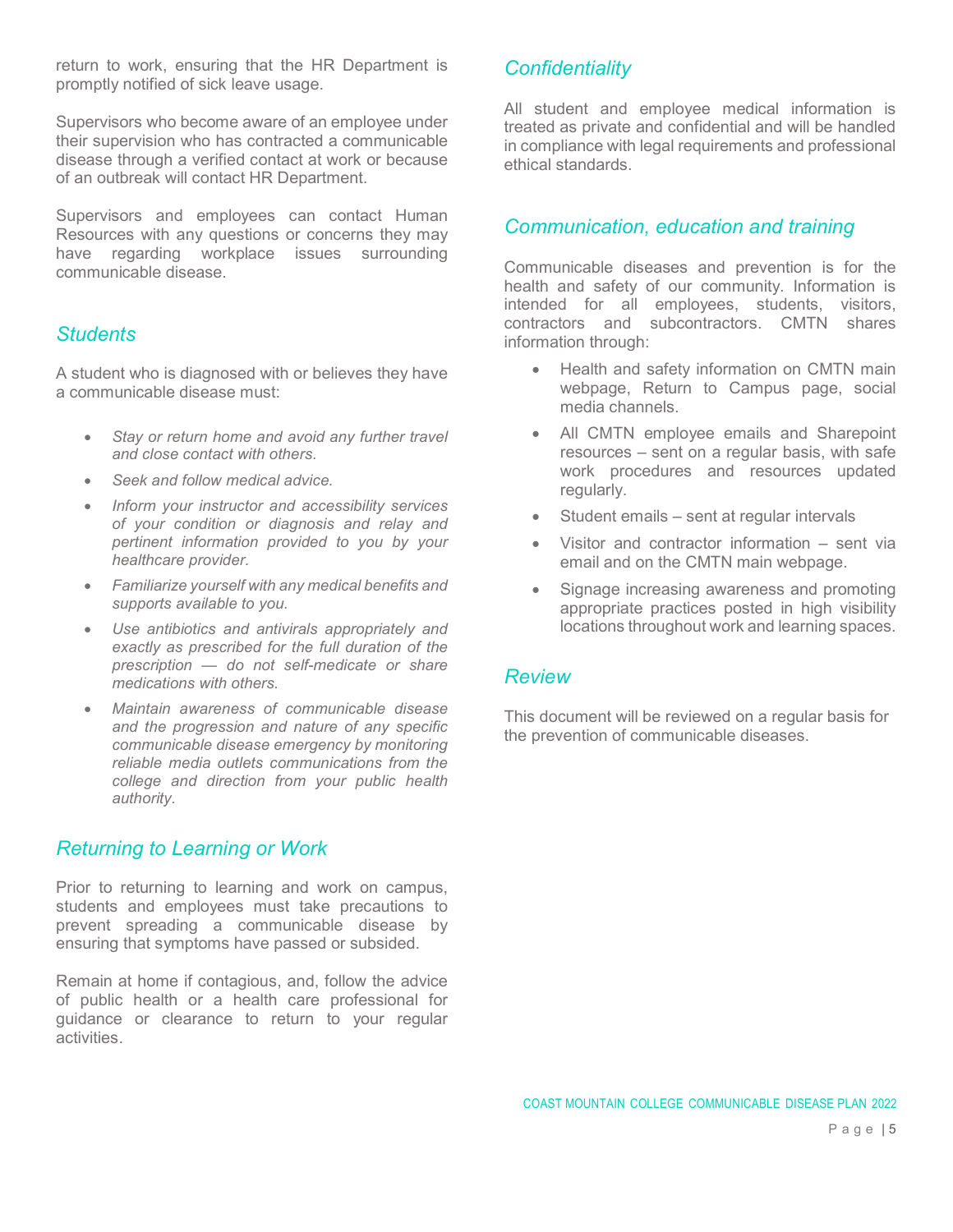| Name                       | Vaccine<br>Preventable? | <b>Description of Symptoms</b>                                                                                                                                                   |
|----------------------------|-------------------------|----------------------------------------------------------------------------------------------------------------------------------------------------------------------------------|
| Measles<br>(Rubella)       | Yes                     | Symptoms: high fever; cough; runny nose; red/watery eyes; tiny white<br>spots (Koplik spots) in mouth; rash                                                                      |
|                            |                         | Transmission: coughing and sneezing; virus can live up to two hours in<br>contaminated air or on a surface                                                                       |
| Meningitis                 | Yes                     | <b>BACTERIAL</b>                                                                                                                                                                 |
|                            |                         | Symptoms: fever; headache; stiff neck; nausea; vomiting; sensitivity to<br>light; confusion                                                                                      |
|                            |                         | Transmission: germs spread person-to-person (depends on type of<br>bacteria)                                                                                                     |
|                            |                         | <b>VIRAL</b>                                                                                                                                                                     |
|                            |                         | Symptoms: fever; headache; stiff neck; sensitivity to bright light;<br>sleepiness or trouble waking up from sleep; nausea; irritability;<br>vomiting; lack of appetite; lethargy |
|                            |                         | Transmission: caused by other viruses like mumps, measles,                                                                                                                       |
|                            |                         | influenza, etc.                                                                                                                                                                  |
| Mumps                      | Yes                     | Symptoms: fever; headache; muscle aches; tiredness;                                                                                                                              |
|                            |                         | loss of appetite; swollen/tender salivary glands approximately 16-18<br>days after infection                                                                                     |
|                            |                         | Transmission: coughing, sneezing, or talking; sharing items; touching<br>contaminated objects                                                                                    |
| Norovirus                  | No                      | Symptoms: diarrhea; vomiting; nausea; stomach pain Transmission:<br>contaminated food or drink; touching contaminated                                                            |
|                            |                         | surfaces and then putting fingers in mouth; having direct contact with                                                                                                           |
|                            |                         | someone who is infected                                                                                                                                                          |
| Coronavirus                | Yes                     | Symptoms: fever, cough, shortness of breath and breathing difficulties                                                                                                           |
| $(COVID-19)$               |                         | Transmission: Person-to-person via droplets, coughing, sneezing, or<br>talking; sharing items; touching contaminated objects                                                     |
| Influenza                  | Yes                     | Symptoms: fever; cough; sore throat; runny or stuffy nose; muscle/body<br>aches; headaches; fatigue; sometimes vomiting and diarrhea                                             |
|                            |                         | Transmission: person-to-person via droplets                                                                                                                                      |
| Varicella<br>(Chicken Pox) | Yes                     | Symptoms: fever; tiredness; loss of appetite; headache; itchy, fluid-filled<br>blisters                                                                                          |
|                            |                         | Transmission: touching or breathing in the virus particles that comefrom<br>the blisters                                                                                         |

# APPENDIX A: Higher Potential Disease Descriptions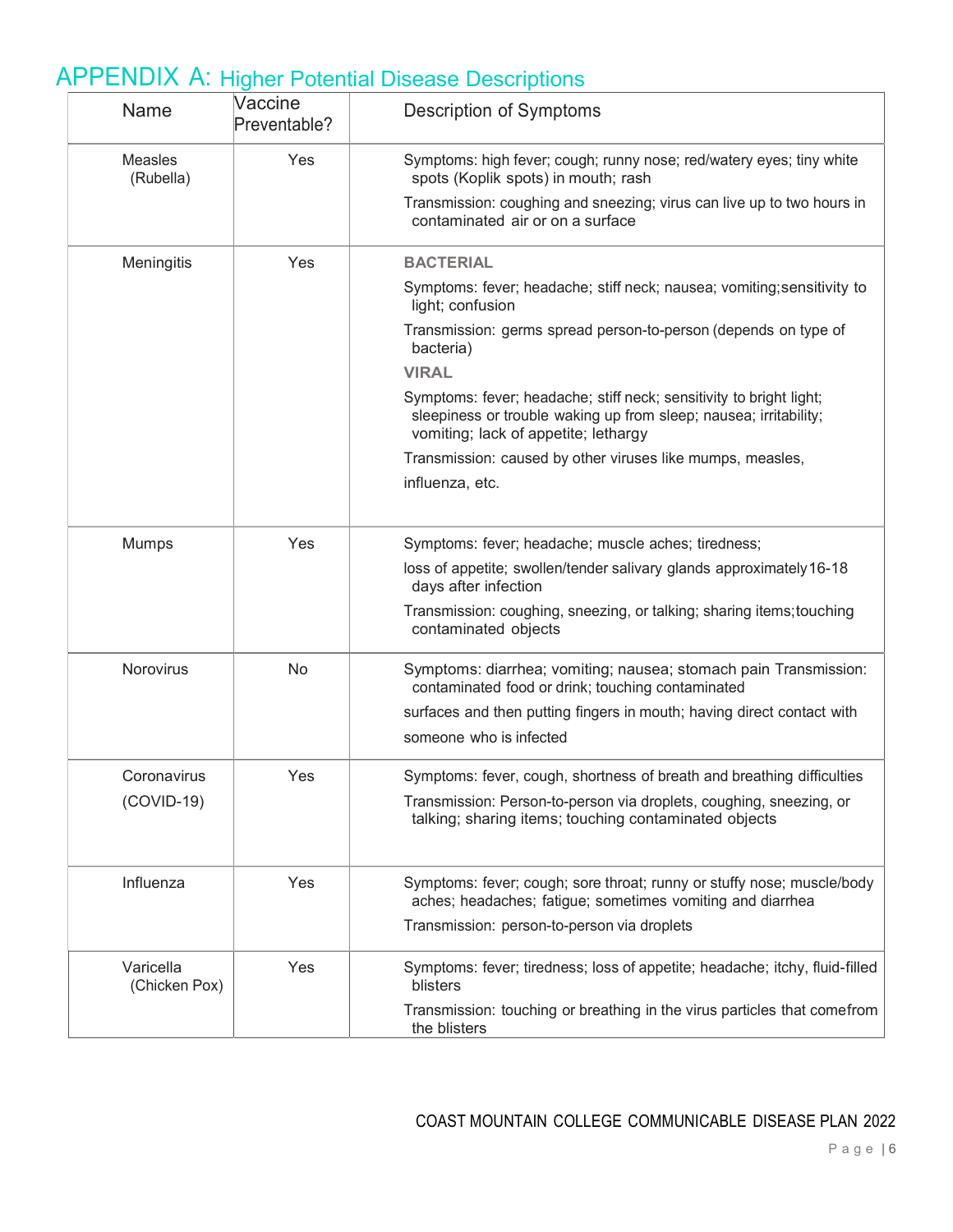# APPENDIX B: Inclusion and Vaccination Support

CMTN encourages vaccination against communicable disease for the health and safety of our community.

CMTN provides vaccination support by means of:

- Promoting information and awareness of vaccinations through trusted sources.
- Paid leave for employees accessing their vaccinations.
- On-campus and pharmacy-arranged vaccination clinics for employees and students.
- Free vaccinations for employees required to obtain them due to high occupational risk and as determined in conjunction with HR and Health and Safety.

CMTN supports inclusion in work and learning. When an individual is unable to wear a mask, be vaccinated, or may otherwise require accommodations to ensure their inclusion in learning or work, confidential support is available to ensure that alternative risk-control measures are considered and put in place. Employees work with their Manager and the HR Department, and students work with their instructor, housing coordinator and accessibility services.

All information pertaining to an individual's health, including vaccination status are a matter or personal, medical privacy.

No one should be requiring that any individual disclose their vaccination status where this information is not required for occupational health and safety without consulting with Human Resources. Discrimination on the basis of health, including vaccination status, falls under protected grounds and will not be tolerated.

# APPENDIX C: Risk Assessment and Control

#### Risk Assessment

The following risk assessment table is adapted from WorkSafeBC Occupational Health and Safety Regulation Guideline G6.34-6. Using this guideline as a reference, we have determined the risk level to our workers, depending on their potential exposure in the workplace. See Appendix C for the level of risk and risk controls in place for specific positions.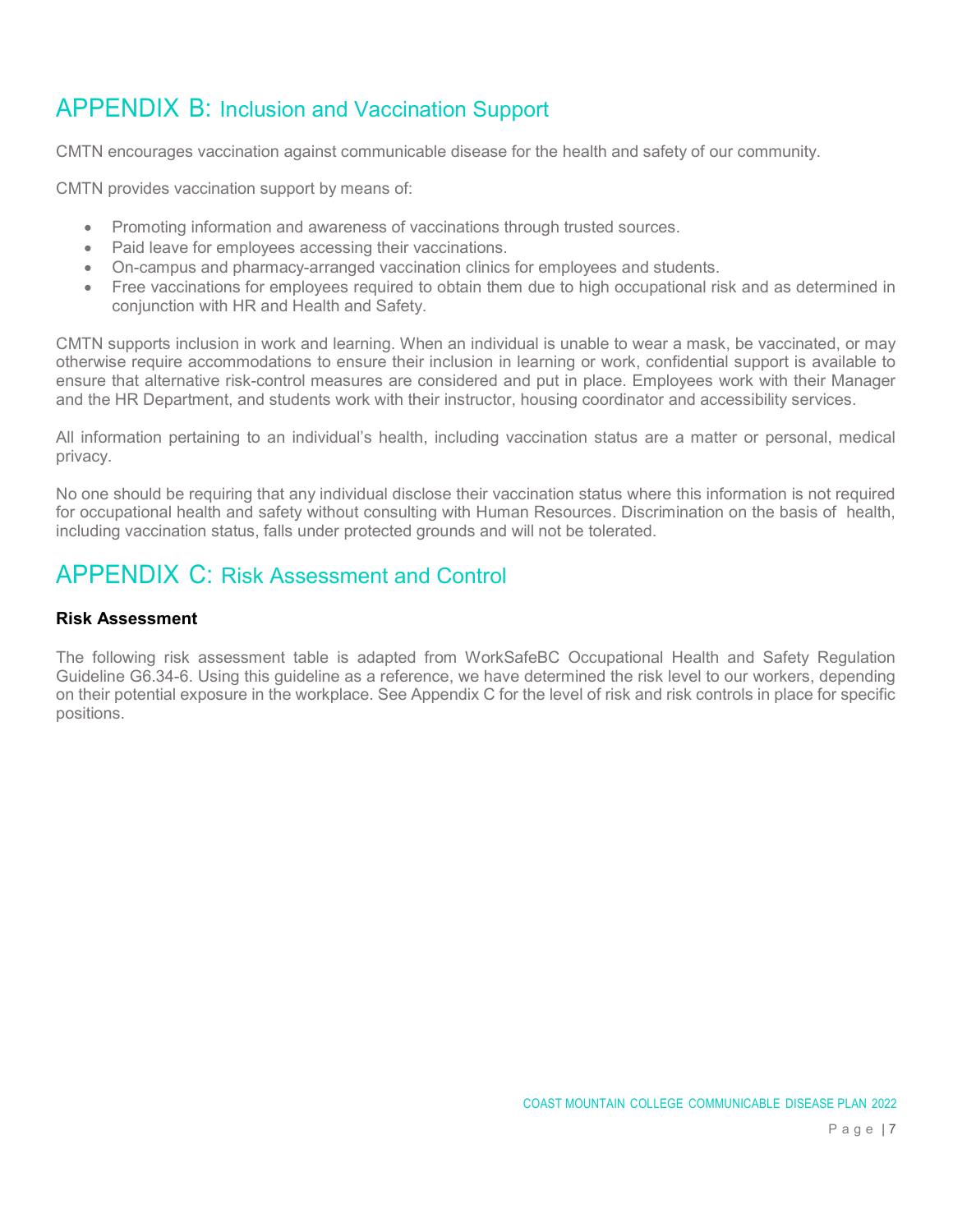|                                                               | <b>Low Risk</b><br><b>Persons who typically</b><br>have no contact with<br>infected people.                                                       | <b>Moderate risk</b><br>Persons who may be<br>exposed to infected<br>people from time to time<br>in relatively large, well-<br>ventilated spaces. | <b>High risk</b><br>Persons who may have<br>contact with infected<br>patients or with infected<br>people in small, poorly<br>ventilated spaces.<br><b>Usually Healthcare.</b> |
|---------------------------------------------------------------|---------------------------------------------------------------------------------------------------------------------------------------------------|---------------------------------------------------------------------------------------------------------------------------------------------------|-------------------------------------------------------------------------------------------------------------------------------------------------------------------------------|
| <b>Hand Hygiene</b>                                           | <b>Yes</b> (washing with soap<br>and water, using an<br>alcohol-based hand rub, or<br>using hand wipes that<br>contain effective<br>disinfectant) | <b>Yes</b> (washing with soap<br>and water, using an<br>alcohol-based hand rub, or<br>using hand wipes that<br>contain effective<br>disinfectant) | <b>Yes</b> (washing with soap<br>and water, using an<br>alcohol-based hand rub, or<br>using hand wipes that<br>contain effective<br>disinfectant)                             |
| <b>Disposable gloves</b>                                      | Not required                                                                                                                                      | Not required, unless<br>handling contaminated<br>objects on a regular basis                                                                       | Yes, in some cases, such<br>as when working directly<br>with infected patients.                                                                                               |
| <b>Body protection -</b><br>Aprons, gowns, or<br>similar      | Not required                                                                                                                                      | Not required, unless<br>determined by a current<br>task-based risk<br>assessment                                                                  | Yes, in some cases, such<br>as when working directly<br>with infected patients.                                                                                               |
| Eye protection $-$<br>goggles or face shield                  | Not required                                                                                                                                      | Not required, unless<br>determined by a current<br>task-based risk<br>assessment                                                                  | Yes, in some cases, such<br>as when working directly<br>with infected patients.                                                                                               |
| <b>Airway protection</b><br>- Masks and/or N95<br>respirators | Not required                                                                                                                                      | Not required, unless<br>determined by a current<br>task-based risk<br>assessment                                                                  | Yes in some cases, such<br>as when working directly<br>with infected patients.                                                                                                |

### Risk Control

The Regulation requires Coast Mountain College to implement infectious disease controls in the following order of preference. Controls used to mitigate the risks of exposure include:

- **•** Elimination
- Engineering Controls
- Administrative Controls
- Education and Training
- Safe Work Practices
- Personal Protective Equipment

## Facility and Maintenance Measures

As an active measure against the spread of communicable disease, all those visiting CMTN campuses are encouraged to wash their hands well and often, to use hand sanitizer as needed, and to use etiquette when coughing or sneezing. Hand washing facilities are available in every washroom on campus and in student housing; hand sanitizer supplies are available throughout buildings; all organized events include access to hand-washing station or sanitizing supplies.

CMTN facilities are cleaned routinely in accordance with BCCDC standards and in collaboration with BCNET. Routine cleaning includes high-touch surfaces. Additional cleaning requirements can be arranged by staff through Service Desk tickets to Facilities. Supplies are available throughtout campus to encourage anyone to wipe down shared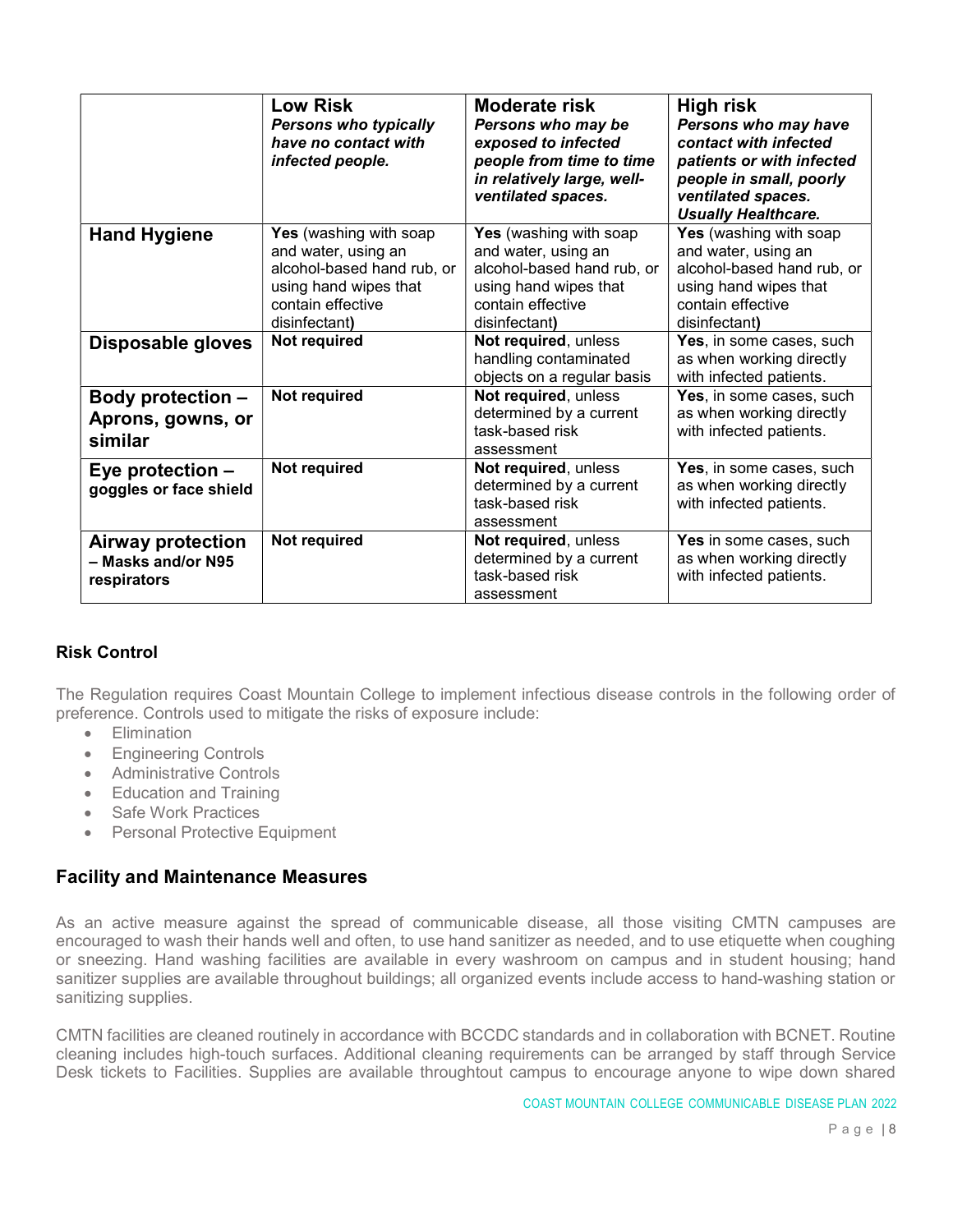surfaces and equipment before and after use.

Heating, ventilation, and air conditioning systems in buildings on campus follow established guidelines. Attention is given to ensuring that all mechanical heating, ventilation and air conditioning systems are designed, operated and maintained in accordance with requirements and standards for indoor air quality, and that they are working properly.

### Responding to elevated risk

CMTN follows the direction and controls as specified by the BCCDC, BC Ministry of Health, Northern Health Authority, and by WorksafeBC, while continuing to monitor and liaise with these authorities on changes that may impact the institution. From time to time, public health may advise of elevated risks of communicable disease transmission in particular places or contexts. Where public health has advised of an elevated risk of communicable disease transmission relevant to a workplace, region, or industry, employers must take steps to assess the risk in the workplace and to follow the necessary measures to the extent practicable as provided by public health.

#### **Resources**

For additional information about a specific communicable disease including symptoms, prevention, treatment, and communicable disease outbreak, please visit the following:

- Your personal health care provider(s) or physician
- HealthLinkBC: https://www.healthlinkbc.ca/services-and-resources/about-8-1-1
- Northern Health Communicable Disease Control and Prevention: https://www.northernhealth.ca/services/environmental-health/communicable-diseases
- BCCDC Communicable Disease Control Manual: http://www.bccdc.ca/health-professionals/clinicalresources/communicable-disease-control-manual